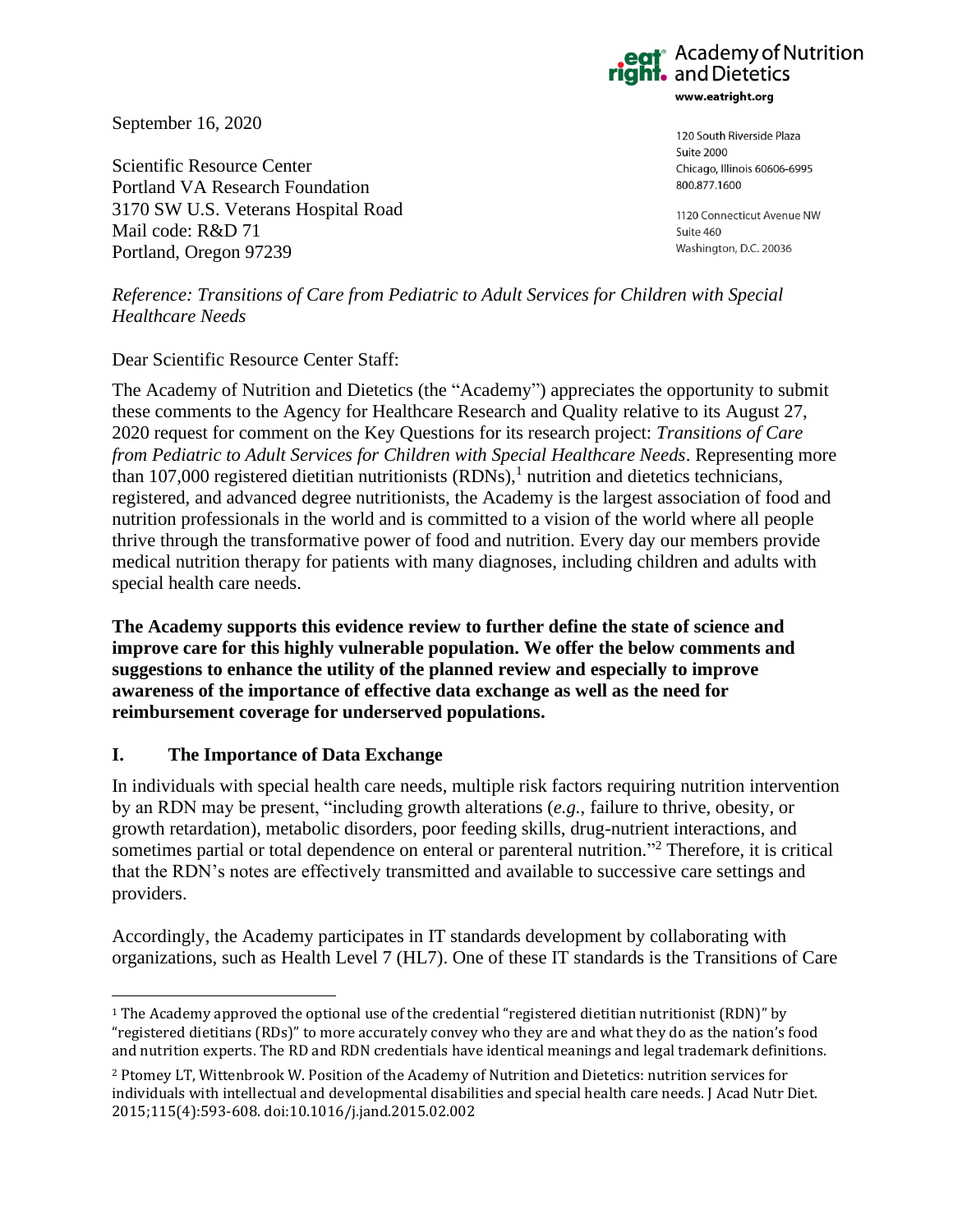Technical Implementation Guide. The purpose of this initiative is to make available a technical guidance manual for health IT vendors (specifically those who develop electronic health records) and others to ensure a standardized approach when exchanging data about care process data across care settings.<sup>3</sup> This means data from the RDN's nutrition notes can be included seamlessly in a patient transfer between settings. For this reason, the Academy suggests adding a question specifically about the potential impacts of poor data exchange between electronic health records, which may fit within Key Questions 1 and 3.

# **II. Care Quality Is Dependent on Financial Access**

Quality of care begins with access--both physical as well as financial. To this end, one of our members reports:

> Many of my patients have Medicaid for their insurance. Unfortunately, the reimbursement for medical nutrition therapy is abysmal or nonexistent for patients on Medicaid. The all-toocommon scenario that I see in practice is a child who has been cared for by me or my colleagues me for years transitioning to no nutrition provider once they become an "adult." Because they have reached an arbitrary age, their nutritional needs do not dissipate. These children are often profoundly neurologically impaired and exclusively gastrostomy tube fed. Their nutritional needs have been carefully assessed and managed for their entire lives and then once they are an adult they are transitioned to a primary care physician with no [RDN] on staff. The simple reason for lack of a Registered Dietitian on staff is due to insufficient reimbursement. It is very disheartening to care for a child for years and then essentially hav[ing] to say to the family "you're on your own" with managing the tube feeds because of inadequate monetary support from insurance. The physicians that these patients are transitioned to are also put in a precarious position of trying to manage nutrition support, an area [in which] they have received little if any formal training. If transition of care is ever going to improve, the root cause of the issue, reimbursement, must be addressed.

Accordingly, the Academy recommends adding one or more questions specifically focused on Medicaid patients and the impacts of being a Medicaid participant in a care transition, including effectiveness and outcomes, provider access and geographic differences.

## **III. Other Suggestions for Key Questions**

Regarding Key Questions 1, 2, and 3:

Outcomes: Consider adding questions comparing the outcomes grouped by length of time posttransition (*e.g.*, 0-6 months, 6-24 months, and more than two years post-transition).

<sup>3</sup> HL7 CDA® R2 Implementation Guide: C-CDA R2.1 Supplemental Templates for Nutrition, Release 1 - US Realm. http://www.hl7.org/implement/standards/product\_brief.cfm?product\_id=478